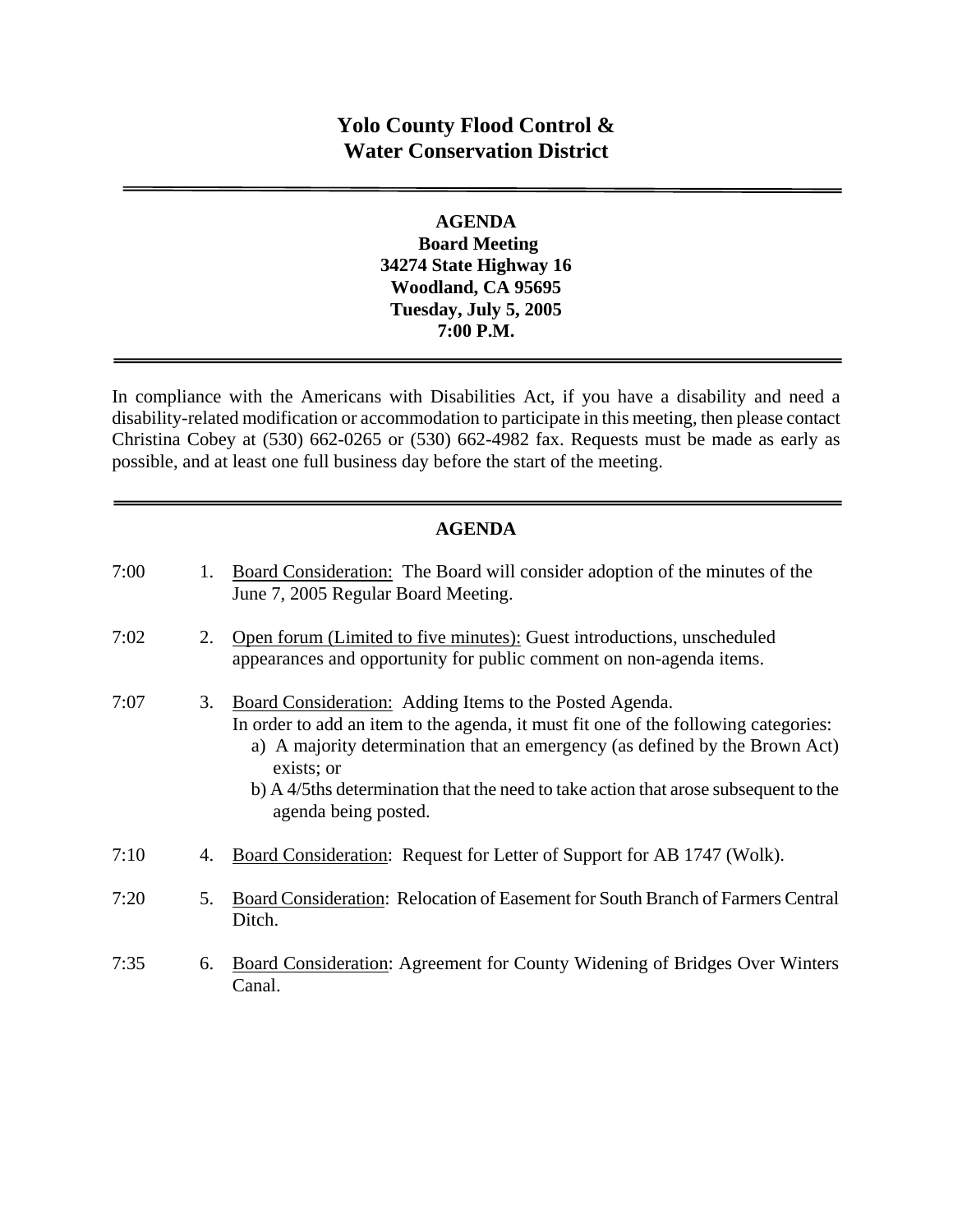| 7:50 | 7. | <b>Board Consideration:</b> Memorandum of Understanding for Environmental Review<br>of the Yolo Regional Treated Surface Water Project.                                                                                                                                                                                         |
|------|----|---------------------------------------------------------------------------------------------------------------------------------------------------------------------------------------------------------------------------------------------------------------------------------------------------------------------------------|
| 8:15 | 8. | Directors' Reports: Each member of the Board will have the opportunity to report<br>on meetings and conferences attended during the prior month on behalf of the<br>District.                                                                                                                                                   |
| 8:25 | 9. | Attorney's Report: The District's attorney will report on the following:<br>a) Current legal and legislative activities.                                                                                                                                                                                                        |
| 8:35 |    | 10. General Manager's Report: The Board will receive a report from the General<br>Manager or designated representatives regarding current general activities and<br>projects of the District.<br>a) Report on Special Board Meeting of July 5, 2005<br>b) General Activities<br>b) Operations, Maintenance and Water Conditions |
| 8:50 |    | 11. General Discussion: Opportunity for Board members to ask questions for<br>clarification, provide information to staff, request staff to report back on a<br>matter, or direct staff to place a matter on a subsequent agenda.                                                                                               |

8:55 12. Board Consideration: The Board will consider the approval and the payments of bills.

#### 9:00 13. Adjourn

The public may address the Board concerning an agenda item either before or during the Board's consideration of that agenda item. Public comment on items within the Board's jurisdiction is welcome, subject to reasonable time limits for each speaker. Upon request, agenda items may be moved up to accommodate those in attendance wishing to address that item. Times listed for consideration of agenda items are approximate only. The Board may consider any agenda item at any time during the Board meeting.

I declare that the foregoing agenda was posted at the office of the Yolo County Flood Control and Water Conservation District, 34274 State Highway 16, Woodland, CA on June 29, 2005.

By: \_\_\_\_\_\_\_\_\_\_\_\_\_\_\_\_\_\_\_\_\_\_\_\_\_\_\_\_\_\_\_\_\_\_\_\_\_

Christina Cobey, Administrative Assistant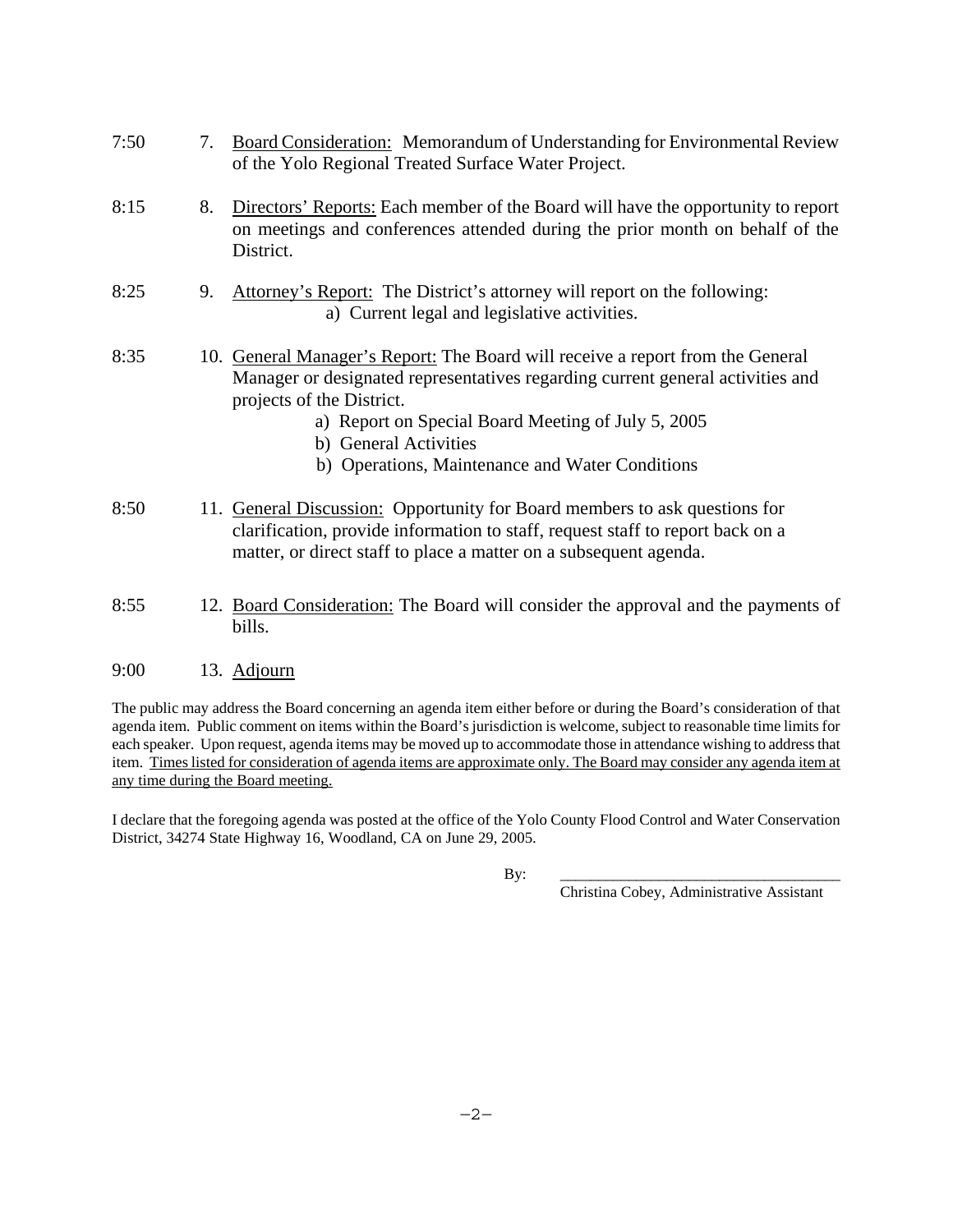#### REGULAR BOARD MEETING MINUTES July 5, 2005

The regular July meeting of the Board of Directors of the Yolo County Flood Control and Water Conservation District was held at 7:00 p.m. on July 5, 2005 at its regular place of business, 34274 State Highway 16, Woodland, California. Chair Brice convened the meeting with Directors Scheuring and Rominger present. Director Vink was absent. Also in attendance were:

District Staff and Consultants Tim O'Halloran, General Manager Christy Barton, Assistant General Manager Mike Horgan, Engineer Paul Bartkiewicz, Legal Counsel Francis Borcalli, Engineering Consultant

**Members of the Public**  Bob Schneider, Cache Creek Wild David Pratt Jacques DeBra, City of Davis Duane Chamberlain, Yolo County Supervisor

#### **MINUTES**

**M/S/C** approved the minutes of the June 7, 2005 Regular Board meeting as corrected.

### **OPEN FORUM**

No comments were made.

### **LETTER OF SUPPORT FOR AB 1747 (WOLK)**

Mr. O'Halloran summarized the Yolo County Board of Supervisors' (YCBS) request for District support of Assembly Bill 1747, which will permit the Rumsey Band of Wintun Indians to participate in joint powers authorities formed in Yolo County.

Board discussion followed. Mr. Bartkiewicz advised that the bill had no direct relationship to the Conaway Ranch eminent domain issue.

**M/S/C** approved the District to send a letter in support of AB 1747.

### **CHANGES TO THE POSTED AGENDA**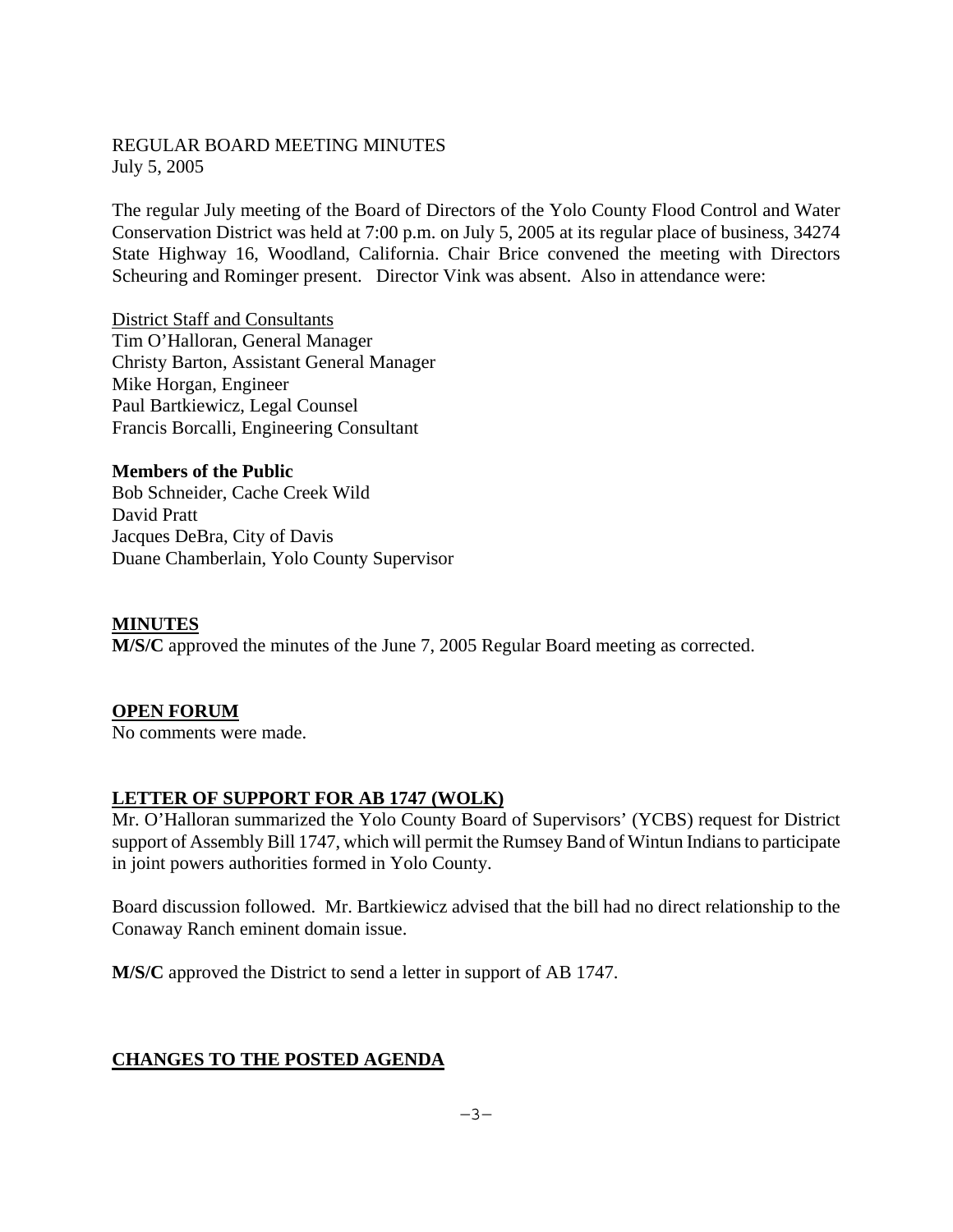Mr. O'Halloran requested and the Board agreed to relocate Item 7 in the agenda to immediately follow.

# **MEMORANDUM OF UNDERSTANDING (MOU) FOR ENVIRONMENTAL REVIEW OF THE YOLO REGIONAL TREATED SURFACE WATER PROJECT (YRTSWP)**

Mr. O'Halloran briefly overviewed the purpose of the MOU and the basis for District's participation in the preparation of environmental review for the YRTSWP. This project will serve the Cities of Davis and Woodland and the University of California at Davis.

Mr. O'Halloran described three reasons for the District to participate in the environmental review process:

- 1. The potential that a successful project would reduce municipal usage of groundwater and improve the groundwater situation for District customers;
- 2. The potential for the District to provide water through its conjunctive use program to the YRTSWP when supply would not otherwise be available from the Sacramento River; and
- 3. The opportunity to participate in a project that could potentially allow the District to diversify its revenue base.

Mr. O'Halloran introduced Jacques DeBra of the City of Davis and project manager for MOU work. Mr. DeBra described the history of urban interests in a surface water supply, the current Sacramento River Water Right Application that was originated by the District, the allocation of 45,000 acre-feet of water between the two cities and UC Davis, and the additional 10-25 thousand acre-feet of water that will be needed during the summer months, which could be supplied potentially by the District.

Mr. DeBra also spoke on various aspects of the environmental review process including:

- The need to demonstrate to the State due diligence in pursuit of the Sacramento River Water Right Application.
- The environmental review MOU as an initial phase in development of the YRTSWP.
- The potential for funding opportunities of subsequent phases.
- The need to identify and secure surface water sources to augment the June through September void in the Sacramento River supply application.
- The time frame for completion of the YRTSWP (2015-2020).

Board discussion followed regarding the \$100,000 District MOU participation cost, District budget impact; summer water supply needs, diversion locations on the Sacramento River, YRTSWP growth inducement potential, District commitments, responsibilities and options under the MOU, and other issues.

**M/S/C** approval to authorize the General Manager to execute the MOU on behalf of the District.

# **RELOCATION OF EASEMENT FOR SOUTH BRANCH OF THE FARMERS CENTRAL**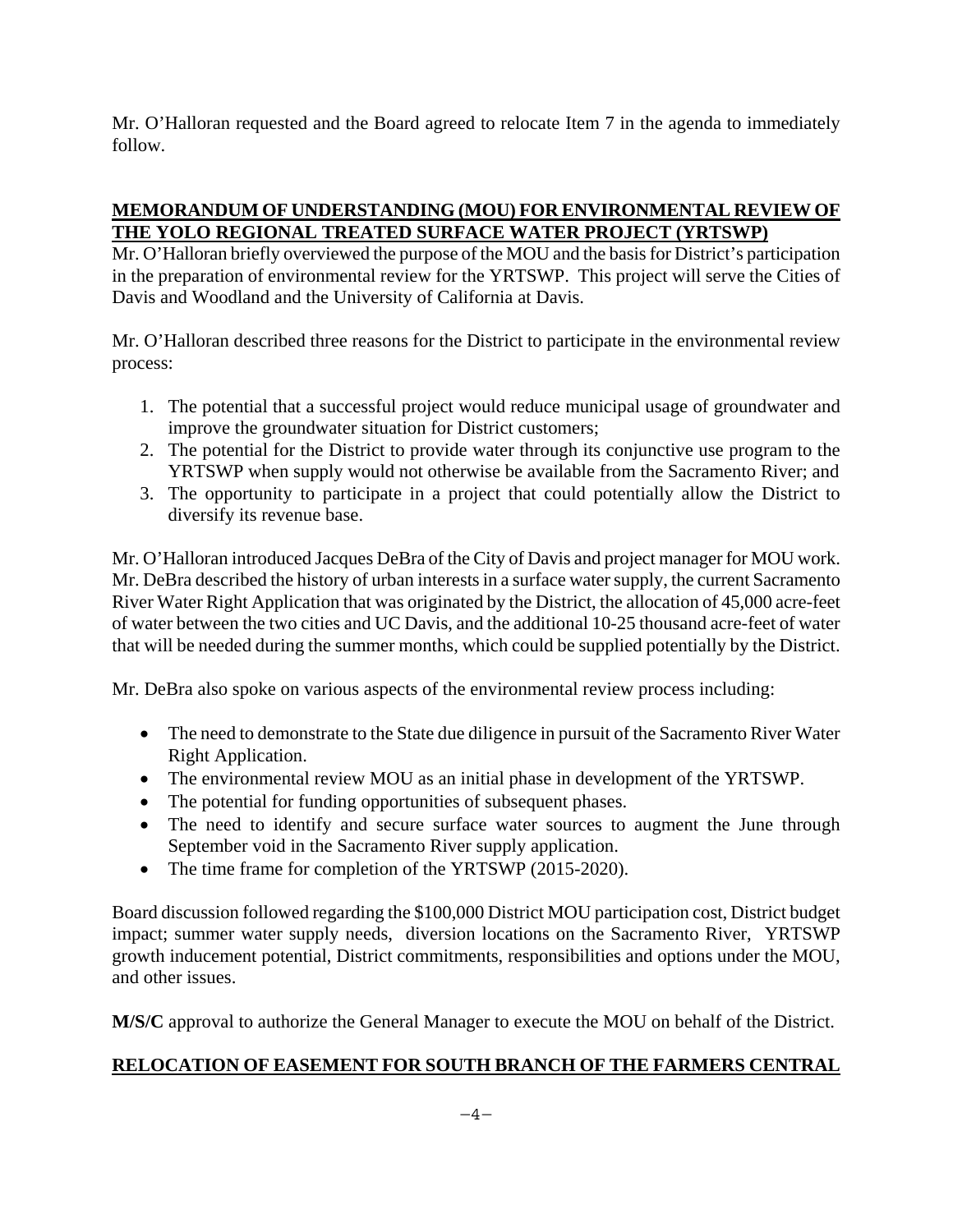### **CANAL**

Mr. Horgan described the City of Woodland's request to relocate the District's easement for the south branch of the Farmers Central Canal (FCD) in order to facilitate construction of a community center. The Board and staff discussed specifics of the request and the associated documents.

**M/S/C** approval of 1) the agreement to relocate the easement for facilities to convey water; 2) the quit claim deed conveying the District's interests in the 1871 water ditch easement across the community center site to the City; 3) the grant of the easement from the City to the District for the relocated water conveyance easement; and 4) the District's General Manager's execution of documents, with any appropriate changes as approved by District counsel.

# **AGREEMENT FOR COUNTY WIDENING OF BRIDGES OVER WINTERS CANAL**

Mr. Horgan described Yolo County's proposed project to widen road bridges across the District's Winters Canal at County Roads 21A and 85B. He summarized the proposed agreement between the District and Yolo County, and the recent development of several changes to the draft agreement. Board discussion followed.

**M/S/C** approval of the agreement, as presented, between the County and the District and authorized the General Manager to execute the agreement, with any final changes approved by District legal counsel.

### **DIRECTORS' REPORTS**

No reports were given.

### **ATTORENY'S REPORT**

Mr. Bartkiewicz reported that Senate Bill 820, water rights legislation, has been amended and ACWA is withdrawing its opposition to the Bill. He advised that the Bill is in the Appropriations Committee and wording of the amended bill is due to be released the week of July 3, 2005.

### **GENERAL MANAGER'S REPORT**

General Manager O'Halloran reported the following:

- a) Special Board Meeting of July 5, 2005 The Board met at the Chapman Reservoir site to tour the ongoing Habitat Enhancement Project. This project is being developed in collaboration with California Audubon and Student and Landowner Education and Water Stewardship Program (SLEWS). The tour was for information purposes only. Directors Rominger and Brice commented that the project was on an appropriate scale in a challenging test area and that it should be a good pilot study for bank stabilization and wildlife enhancement as well as developing appropriate institutional processes.
- b) General Activities Yolo County